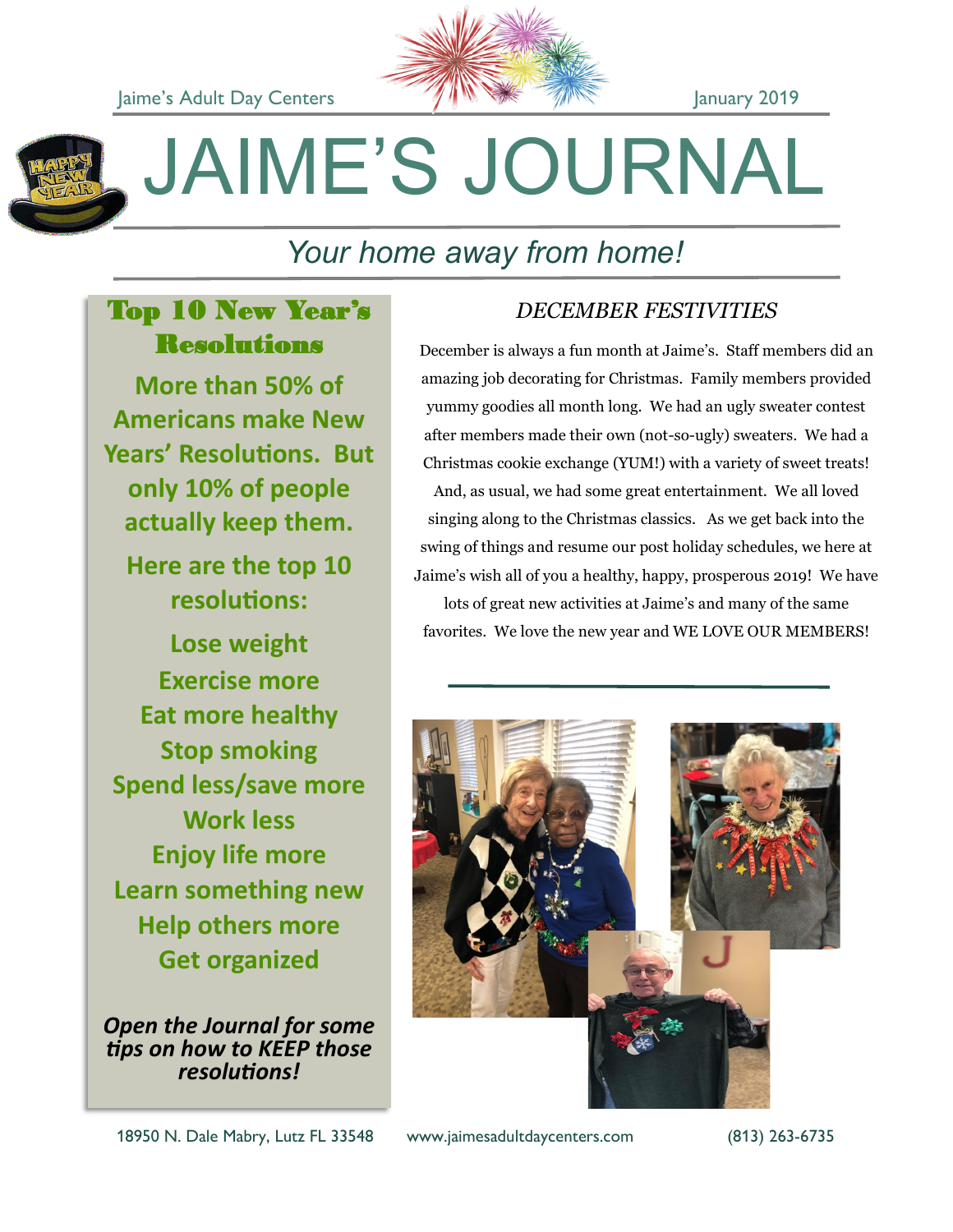# Jaime's Adult Day Centers **January 2019**

Activities to stimulate your loved ones using the 5 Dimensions of Wellness in celebration of 2019!

- Ski! Well ok we don't have snow in Florida but simulating skiing is a great work out! (Physical)
- Share some favorite New Year's traditions—like black eyed peas as a symbol of wealth in the year to come. (Emotional)
- Resolve to volunteer this year. You can make hats for NICU babies, send snacks to troops overseas or even serve food to the homeless at Trinity Café (or just whip up a meal and give it to anyone you see). Volunteering is a great way to meet people. (Social)
- Get schooled on New Year's traditions around the world—see page 3 of the Journal. And vow to learn something about a new country every week. Keep the learning going all year long! (Intellectual)
- Many Christians view New Year's Eve as a time of reflection, prayer and thanksgiving. Start the year off with an attitude of gratitude and great things are sure to follow! (Spiritual)

Look for more ways to stimulate your loved one in next month's edition of Jaime's Journal.

## *HOW TO KEEP YOUR NEW YEAR'S RESOLUTIONS*

As we head into a new year, many of us will resolve to change something. One recent study found that only 9% of people who make a resolution actually felt like they were successful in achieving their goals. So…..impossible to meet your goals? Difficult maybe — but not impossible. With commitment AND conviction, you CAN achieve your goals. Here are some tips to help you along the way:

- 1. Choose specific, realistic goals. For example, if your goal is to "lose weight" or "get in shape" perhaps you can be more specific and resolve to lose ten pounds or run a marathon.
- 2. Start small. If your goal is to run a marathon, don't expect to run 26.2 your first time out. Instead, start with a 5k or even just a mile.
- 3. Get support from friends and family. A good support system can help you stay on track. If your goal is to eat more healthy, let everyone know so they will not eat junk food in front of you.
- 4. Take one day at a time and do not let a relapse derail your goals. If you resolved to quit smoking and you have a cigarette after a stressful day, start fresh the next day.



Resolutions are attainable with some determination. We can plan, plan, plan but life tends to get in the way of even the most carefully devised plans. So live in the moment and trust that you will attain all your goals! Remember—it is about changing your lifestyle or behavior even if you do not achieve your "goal."

18950 N. Dale Mabry, Lutz FL 33548 www.jaimesadultdaycenters.com (813) 263-6735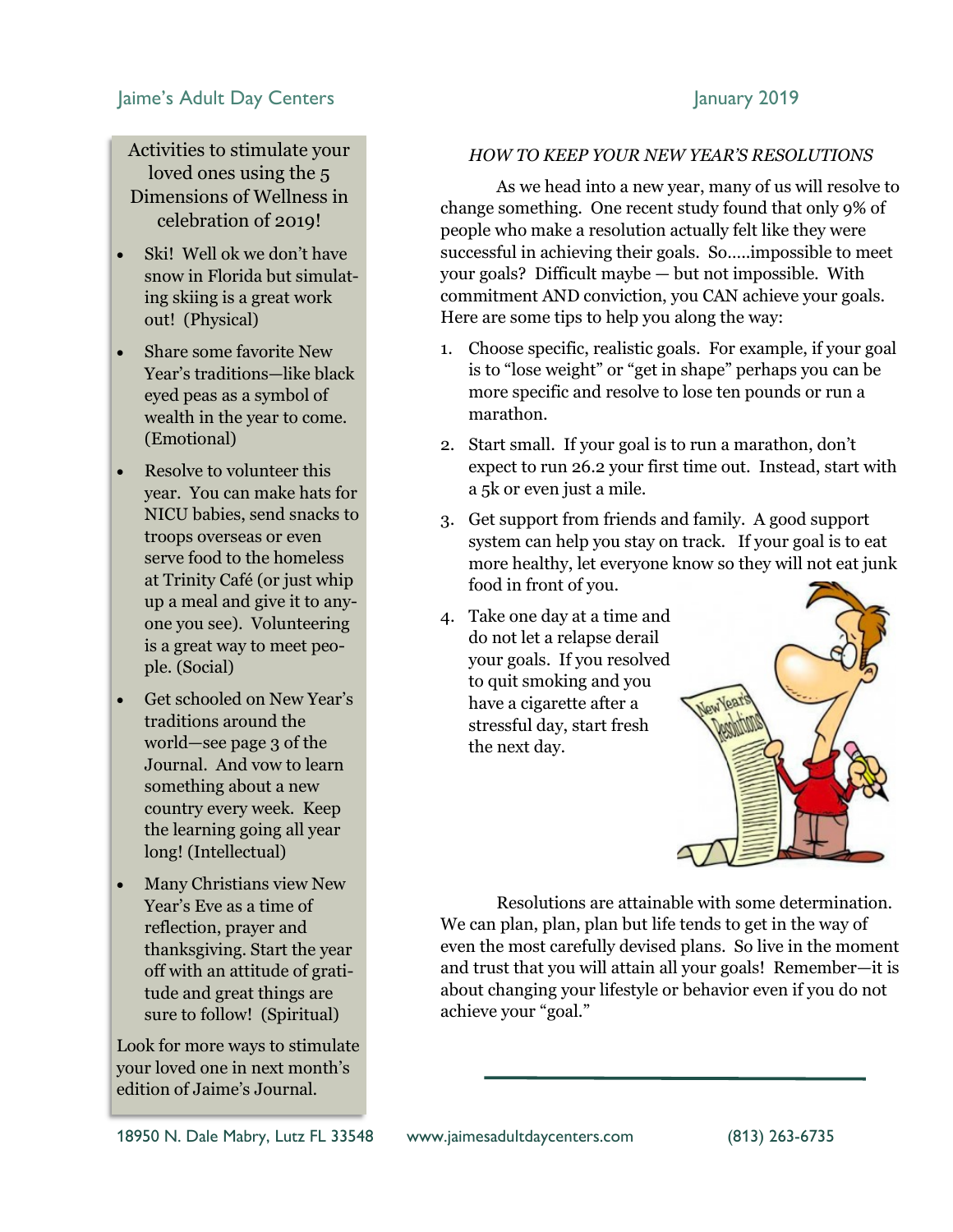# Jaime's Adult Day Centers **January 2019**



New Year's Eve Around the World

We all have our favorite NYE traditions—watching the ball drop, smooching a loved one, a champagne toast—but here are some fun traditions from other parts of the world.

In Mexico, there is a tradition to eat one grape for every chime of the clock bell at midnight. A wish comes with each grape.

Koreans pay tribute to ancestors as part of the New Year's celebration.

In Japan, Buddhist temples ring bells 108 times. This has been a sacred number for a long time.

Polar Bear Plunges (crazy people diving into arctic cold waters) are gaining popularity in Canada, the US and the UK.

A New Year's party is not complete in Russia without a *blini,* a type of pancake dating back to ancient Slavic rituals.

Spain has a tradition of "starting the year off on the right foot" where Spaniards literally must take the first step of the new year with their right foot.

# Caregiver's Corner

**HEALTHY SLEEP IS ESSENTIAL**

**As a caregiver for someone with dementia, you may find yourself getting little to no sleep for nights on end. Study after study reveals chronic sleep deprivation can lead to all sorts of ailments. Here are some tips, published by AARP, to improving your sleep:**

**\* Create a nighttime environment for sleeping, not caregiving.** Unless it is absolutely necessary, do not sleep in the same room as the person for whom you are caring. Your room should be cool, dark and quiet.

**\* Worry intentionally during a specific time.** Set an hour early in the day to get organized and write down a to do list. Even write down your worries. This should help calm your mind to sleep.

**\* Prompt sleep with good habits.** Playing video games or watching TV may be too stimulating. Instead try reading, listening to relaxing music and gently stretching.

**\* Use your breath.** Deep breathing can help relax muscles and slow heart rate - essential for falling asleep.